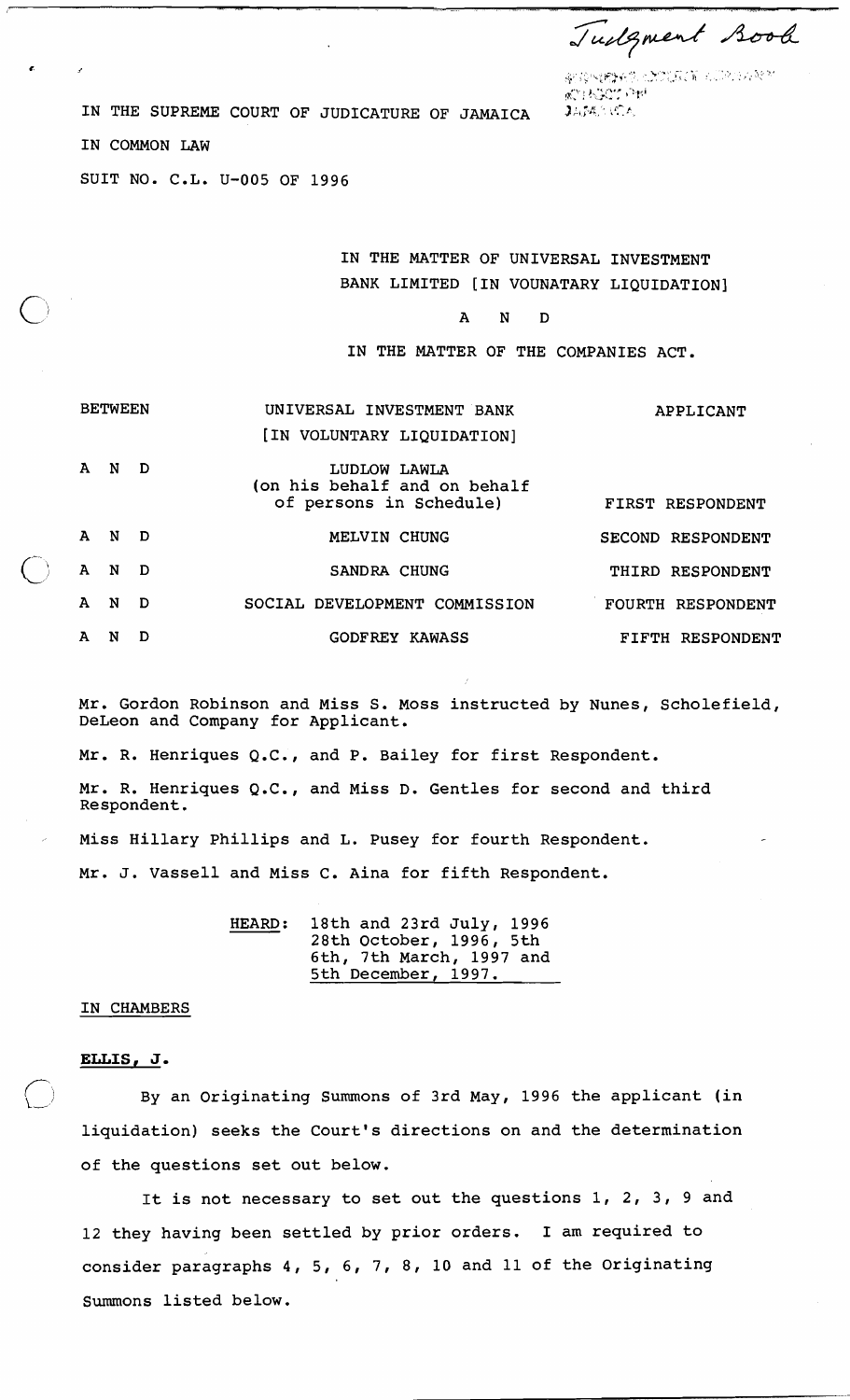- A Determination of the respective rights  $4.$ and interest of the Creditors, Investor Clients in the available assets available for distribution.
- $5.$ Directions for the resolution of any proprietary claims against any available assets or any part or parts thereof by the Creditors, Investor Clients or by any other parties.
- Directions as to the status and effect on  $6.$ the liquidation of the following Orders made in Suit No. C.L.078/1995.

### Godfrey Kawass vs Universal Investment Bank Limited

- $(i)$ The Mareva injunction granted on the 7th December, 1995.
- $(iii)$ The Judgment entered on the 29th December, 1995 in the sum of \$34,398,747 with interest.
- $(iii)$ The Order for Sale of Lands made on the 5th February, 1996 in respect of 25 Hopefield Avenue, registered at Volume 1282 Folio 471<br>and premises known as Strata Lot numbered 27 registered at Volume 1285 Folio 569.
- $(iv)$ The Writ of Attachment issued against Eagle Commercial Bank Limited on the 26th March, 1996.
- $(v)$ The Writ of Attachment issued against Glen Abbey Limited on the 26th March, 1996.
- $7.$ Directions for the distribution of any assets available for distribution after the expenses of liquidation and of this application.
- $8.$ If so and so far as necessary, administration of any trusts affecting any available assets available for distribution.
- 10. That the following questions be determined:-
	- $(i)$ Whether the available assets are held on trust for the investors and unsecured creditors or any and (if so) what trusts;
	- $(iii)$ Whether the available assets are held on trusts for the benefit of the general body of creidtors of the applicant.
	- Whether the available assets are held on<br>trust for any and (if so) what other  $(iii)$ person or persons, and on what terms.
- 11. That there be direction for the realisation and distribution of the available assets in accordance with any trusts determined herein.

Mr. Henriques Q.C., on behalf of the first, second and third respondents in his submissions invited the court to consider the legal aspects of the relationship concerning the rights and interest of creditors and investor client. One of two situations can be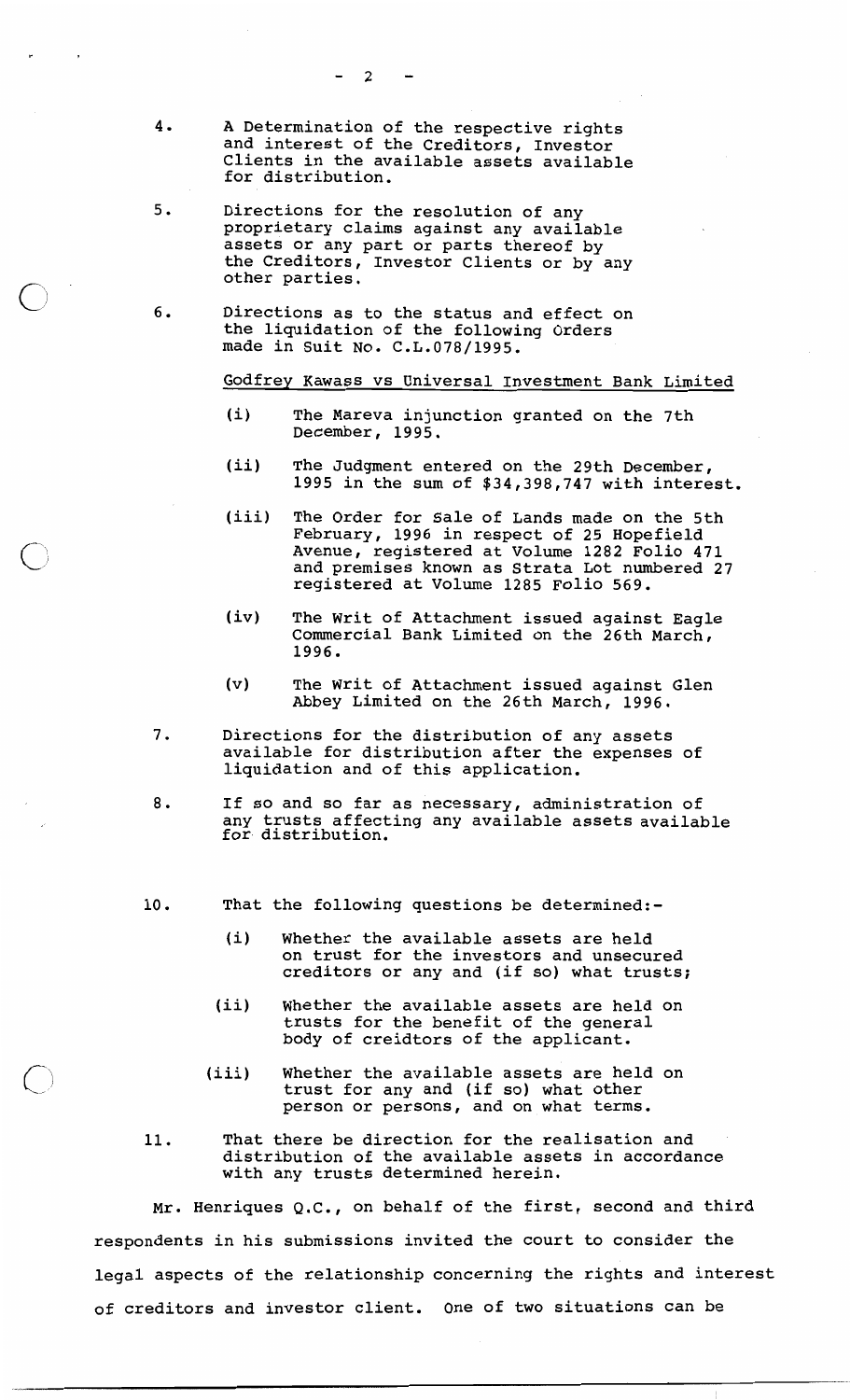concluded from such a consideration. It may be a relationship of banker and customer or that of a manager of clients' funds.

If a situation of banker and customer is concluded, the investors moneys would become the assets of the company and would be available to creditors in case of liquidation. In a situation of manager of clients' funds the moneys of those investors would not be assets of the company and would not be available to creditors upon a liquidation.

Mr. Henriques for the respondents whom he represents argues for the second situation. The 4th respondent supports the arguments advanced by Mr. Henriques Q.C.,

The 5th respondent through Mr. Vassell contends that he is a creditor of the Bank (in liquidation) and as such is entitled to be treated differently from the other respondents.

The Applicant operated a business of accepting funds from clients for investment. It had no licence to operate neither under the Banking Act nor under the Financial Institutions Act. It was therefore not an institution which took deposits. The relationship between the applicant and its clients was governed by an Investment Management Agreement.

## How did the Investment Management Agreement affect the funds of the clients?

The respondents 1-4 say that the Investment Management Agreement made the applicant a trustee of the funds and was thereby charged with the obligation of investing the trust funds for the benefit of the investors.

They cite in support of their argument the cases of Barclays Bank Ltd. v. Quistclose Investments Ltd. [1968] 3 W.L.R. 1097 and Carreras Rothmans Ltd. v. Freeman Matthews Treasure Ltd. (in Liquidation) [1985] 1 All E.R. 155.

In the Barclays case, a loan was made to a company for the specific purpose of paying dividends. The loan was paid into a special account in the Bank which had full knowledge as to the purpose of the loan. Before the purpose of the loan was effected the company went into voluntary liquidation. The Bank and the debtor company were suded by the lender who claimed that the amount loaned was held on trust for the purpose of paying dividends. That trust having

3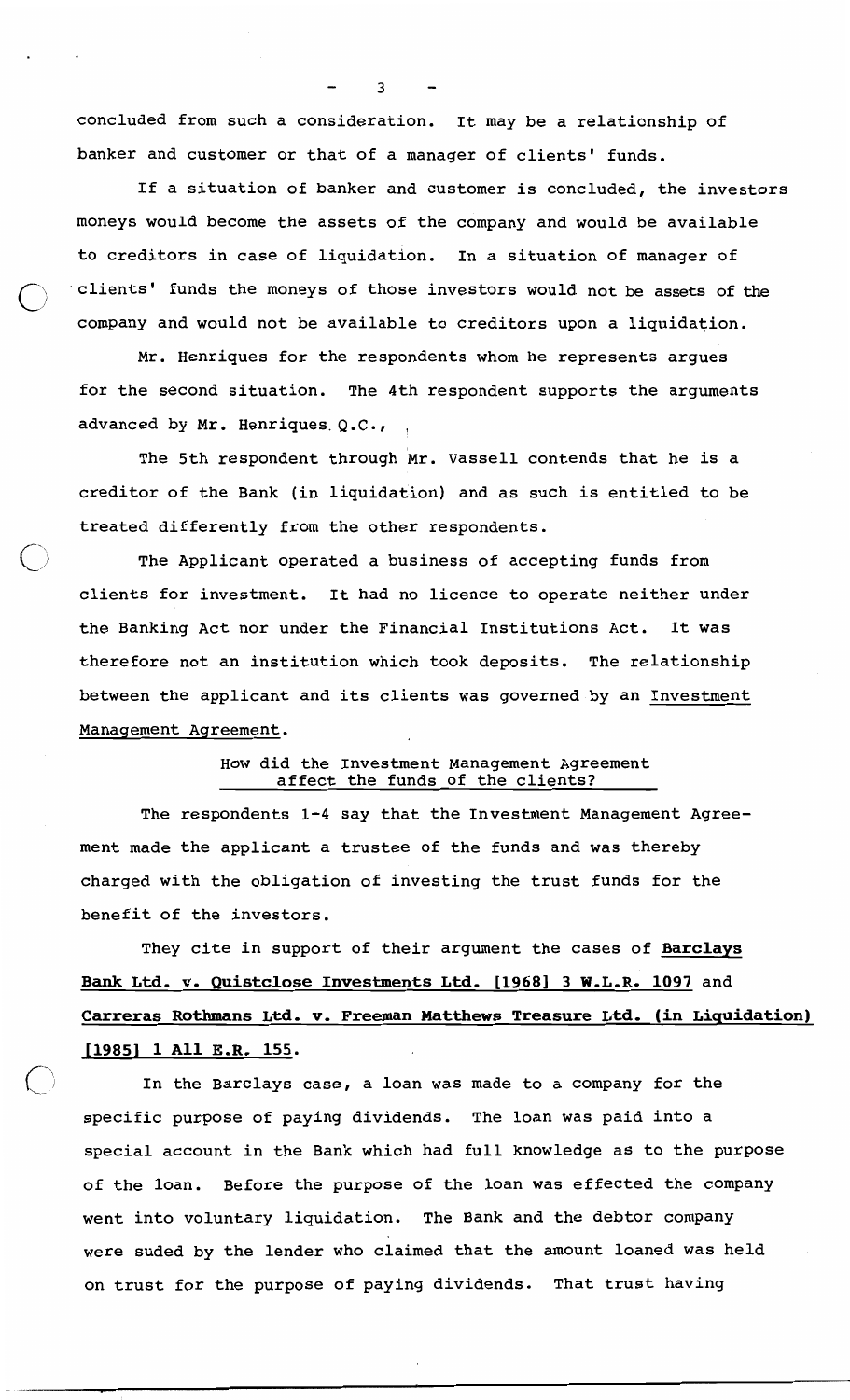failed, the funds were held on a resulting trust on behalf of the lender.

The lender's claim was upheld in the House of Lords.

The Carreras case, although factually different from the Barclay's case, was decided on the principle that the money being held for a specific purpose it was held on trust and not for the defendant beneficially.

Each of the clients, those who placed money with the applicant simply said to the applicant here is my money to be invested according to the Investment Management Agreement.

I find that the investment of the funds according to the Investment Management Agreement is the particular purpose common to the decided cases and I also find that the Applicant/Bank had full knowledge of that particular purpose.

In those circumstances I am constrained to hold that the Investment Management Agreement affected the clients' funds by impressing them with trusts to invest those funds accoring to the Agreement and for the benefit of the clients.

The fifth respondent claims that his relation with the applicant was not governed by the Investment Management Agreement. He says that he had an intention to invest \$57,000,000 under the Investment Management Agreement which would be subjected to mutually agreed variations. A guarantee from a commercial bank that the \$57,000,000 would be repaid to the fifth respondent was one such variations. The amount of \$57,000,000 was left with the applicant on the understanding that no investment or other dealing with it should take place until the guarantee was obtained. The fifth respondent did not sign the Investment Management Agreement and the guarantee sought was not obtained.

When he left his money with the Bank/Applicant it attracted a trust in his favour. The Bank/Applicant in spending his money as it did, was in breach of trust and entitles him to trace those funds.

He relied on Barclays Bank Ltd. v. Quistclose Investment; Re: Brown exparte Plitt (1889) 60 L.T. 397 and Taylor v. Plummer (1815) 3M and S.562 in support of his argument.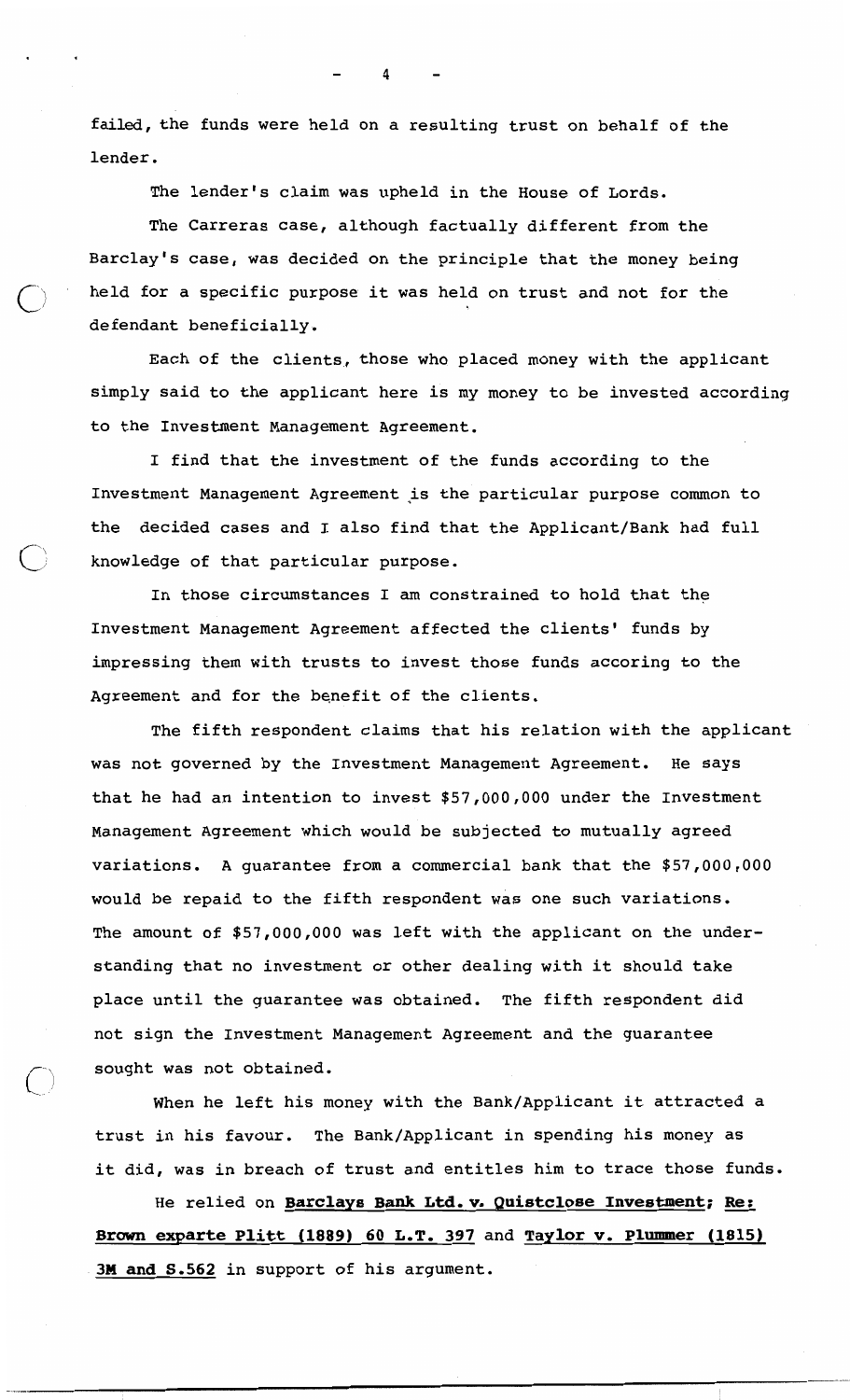The fifth respondent argued that the cases of Barlow Clowes International Ltd. v. Vaughn (1992) 4 A.E.R. 22 and Re Eastern Capital Future Ltd. (In Liquidation) (1989) B.C.L.C. 371 are not to be held applicable to the present situation. He so argued because the investors in those cases knew that they entered into collective investment pools but in this case the investors were acquiring individual rights under the trust relative to the individual investment.

I am not able to agree with the fifth respondent's argument. I find that the conduct of the applicants business is not conducive to a finding that any contract was for the benefit of any particular client.

That finding allows me to conclude that each client including the fifth respondent takes from the mixture of the funds.

The case of Brinks Ltd. v. Abo Saleh (1995) 1 W.L.R. 1478 emphasizes the point that mixed investors funds belong to the trust. I adopt and place reliance on the dictum of Mr. Justice Jacob cited by Mr. Henriques which is" "It is settled law that if a trustee mixes trust assets with his own in such a way that they cannot be sufficiently distinguished and treated separately, to the extent that it is not possible to distinguish them, they belong to the trust and the onus lies on the wrongly acting trustee to distinguish his money."

The arguments of the fifth respondent do not convince me that his funds can be distinguished from the mixture of funds.

# Re: Property at 25 Hopefield Avenue

The first, second and third respondents through Mr. Henriques and the fourth respondent through Miss Phillips contend that the purchase of the above property was by the user of investors money as purchase price. Moreover, the purchase of the property was effected some time before the fifth respondent placed his money with the applicant.

The argument of these respondents is that the purchase money being trust funds could only be used to buy the property in trust for the investors. The applicant is not competent to use that property or the proceeds of its sale to liquidate his indebtedness

5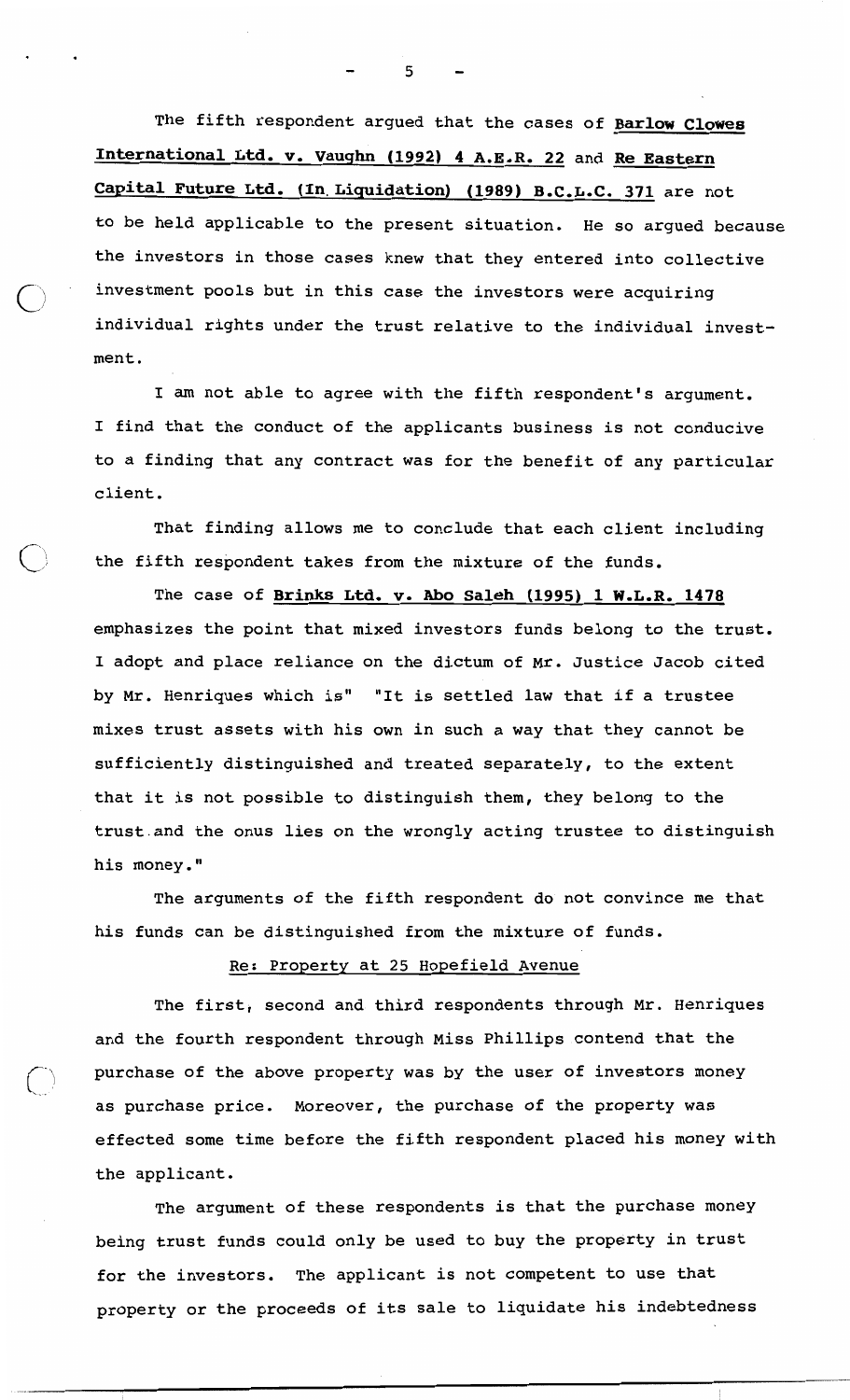to fifth respondent.

Mr. Vassell for the fifth respondent, in opposition, relies on an exhibit "GK 3" attached to an affidavit of the fifth respondent and also paragraph 5 of Ogle's affidavit dated 20th February, 1997. He says the exhibited document shows that the purchase price of the Hopefield property came from fifth respondent's money and therefore the fifth respondent has a right to trace that money to the property.

I do not find that fifth respondent's argument has done any violence to the first, second, third and fourth respondents' contention.

There has been no challenge to the statement that the investors funds were used to the purchase of 25 Hopefield before fifth respondent placed funds with the applicant Bank. The fifth respondent has no right to trace as he contends.

The fifth respondent submits that in the light of his argument the court should direct the liquidation to the following effect:

- 1. That the fifth respondent is beneficially entitled to recover \$34,000,000 from the Banks assets. It is entitled to trace \$5,748,395 to the Hopefield property and \$16,000 into shares purchased on behalf of the Bank and \$8,240,211.24 into shares purchased by Paul Chen Young and Company. A fortiori, the fifth respondent with regards to a balance of \$10,000,000, has a charge over the assets of the Bank and is thus entitled to be paid that amount in priority to the investors.
- That the fifth respondent tracing rights  $2.$ to Hopefield property and the shares would exist separate from the investors trust property but he should be allowed to trace, the balance due to him, into the remaining assets of the Bank rateably with the investors.
- The secured creditors should be allowed  $3.$ either to realize their security or to surrender the security and prove their claims as unsecured creditors. And in all they should be dealt with in the manner advocated by Mr. Henriques.

6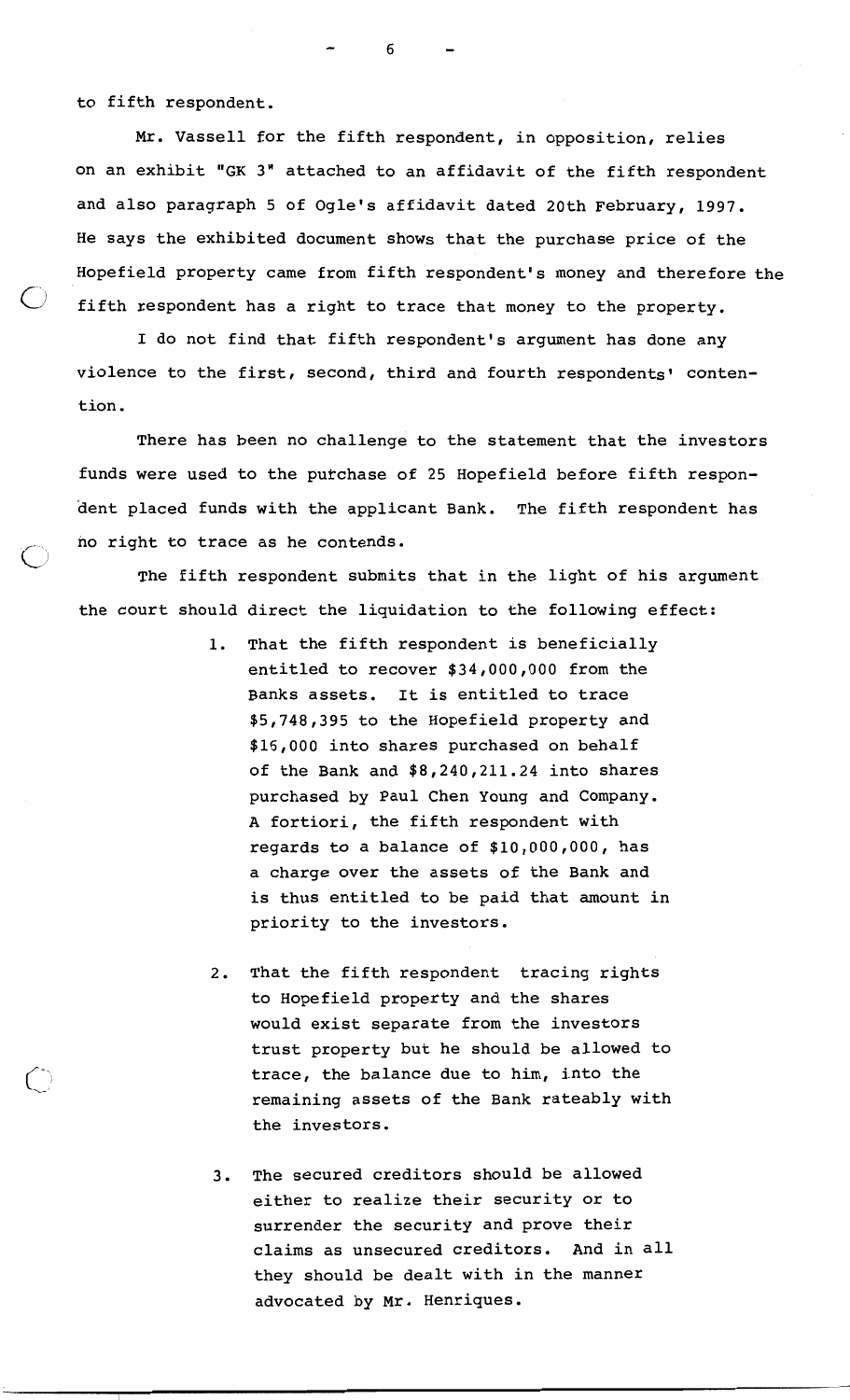distribute the assets available for distribution according to the law of trusts. In so doing the liquidator may make such declarations, take such accounts, make such enquiries and give such directions as may be conducive to the proper process of liquidation. This statement deals with paragraphs 7-10 of the Originating Summons.

The liquidator is directed to realize any available trust property wherever situate and to distribute such property in keeping with the trust.

Liberty to apply.